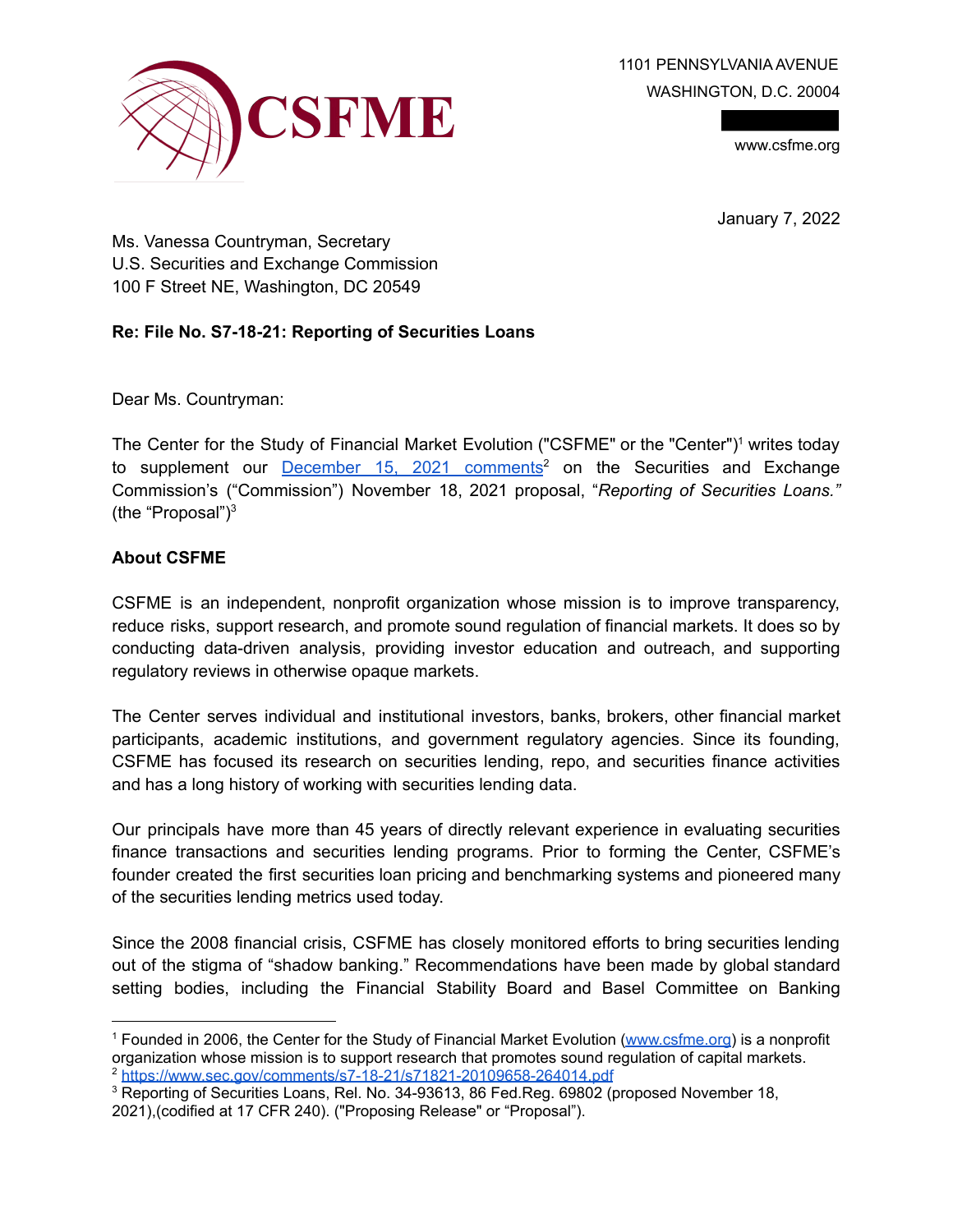Supervision, as well as government data-gathering agencies, such as the U.S. Office of Financial Research. Regulators have responded with new disclosure regulations, most notably the Securities Finance Transaction Regulation ("SFTR")<sup>4</sup> of the European Securities Markets Authority.

The Center has provided extensive feedback on the various regulatory frameworks proposed as well as substantive comments on details of models and pilots for data collection.<sup>5</sup> We have provided written commentary and met with the Commission's staff to provide input on earlier work on implementing aspects of Section 984(b) of the Dodd-Frank Act,<sup>6</sup> including an August 6, 2021 letter to Chairman Gensler wherein we advised the Commission of our plans to research many of the aspects of our suggestions below.<sup>7</sup>

## **Our December 15, 2021 Comments**

In our initial comment letter on the Proposal we endorsed the Commission's goals, but pointed out that the proposed disclosure system creates a "free-rider" problem. The potential benefits of the disclosures under rule 10c-1 would seem to flow to all participants in the securities lending markets. However, the choice to impose the reporting duty on lenders alone would burden that investor seqment with nearly the entire cost of compliance.

We also pointed out that the data proposed to be collected under rule 10c-1 provides very little value to those lenders. Under the Proposal, the data reported to the RNSA would be insufficient to build peer groups for performance measurement and not granular enough to assist with counterparty credit risk management. Without more value to lenders who bear the costs of compliance, we warned that the 10c-1 rule proposal will not succeed as currently specified.

We indicated that, given time for further research, we would study the feasibility of pooling data from lenders to apply mapping techniques and distributed ledger technologies. Our goal would be to derive metrics for optimizing loan recalls to vote proxies, for validating cross-border loans, and for improving counterparty risk management.

## **Proposed Disclosure System**

We reiterate our support for the Proposal's goals and commend the Commission's approach in principle. Faced with a statutory mandate and hindered by the very lack of transparency the Proposal is intended to address, the Commission has developed a disclosure regime that is

<sup>4</sup> Regulation (EU) 2015/2365 of the European Parliament and of the Council of 25 November 2015 https://eur-lex.europa.eu/legal-content/EN/TXT/PDF/?uri=CELEX:32015R2365&from=EN

<sup>5</sup> https://www.fsb.org/wp-content/uploads/CSFME-on-1411DEG.pdf

<sup>6</sup> https://www.sec.gov/comments/df-title-ix/lending-borrowing/lendingborrowing-22.pdf. See also, https://www.sec.gov/comments/df-title-ix/lending-borrowing/lendingborrowing-16.pdf,

<sup>7</sup> Blount, Edmon W. Letter to Chairman Gary Gensler, "Re: Section 984(b) of the Dodd-Frank Act, Loan or Borrowing of Securities," August 6, 2021 (unpublished).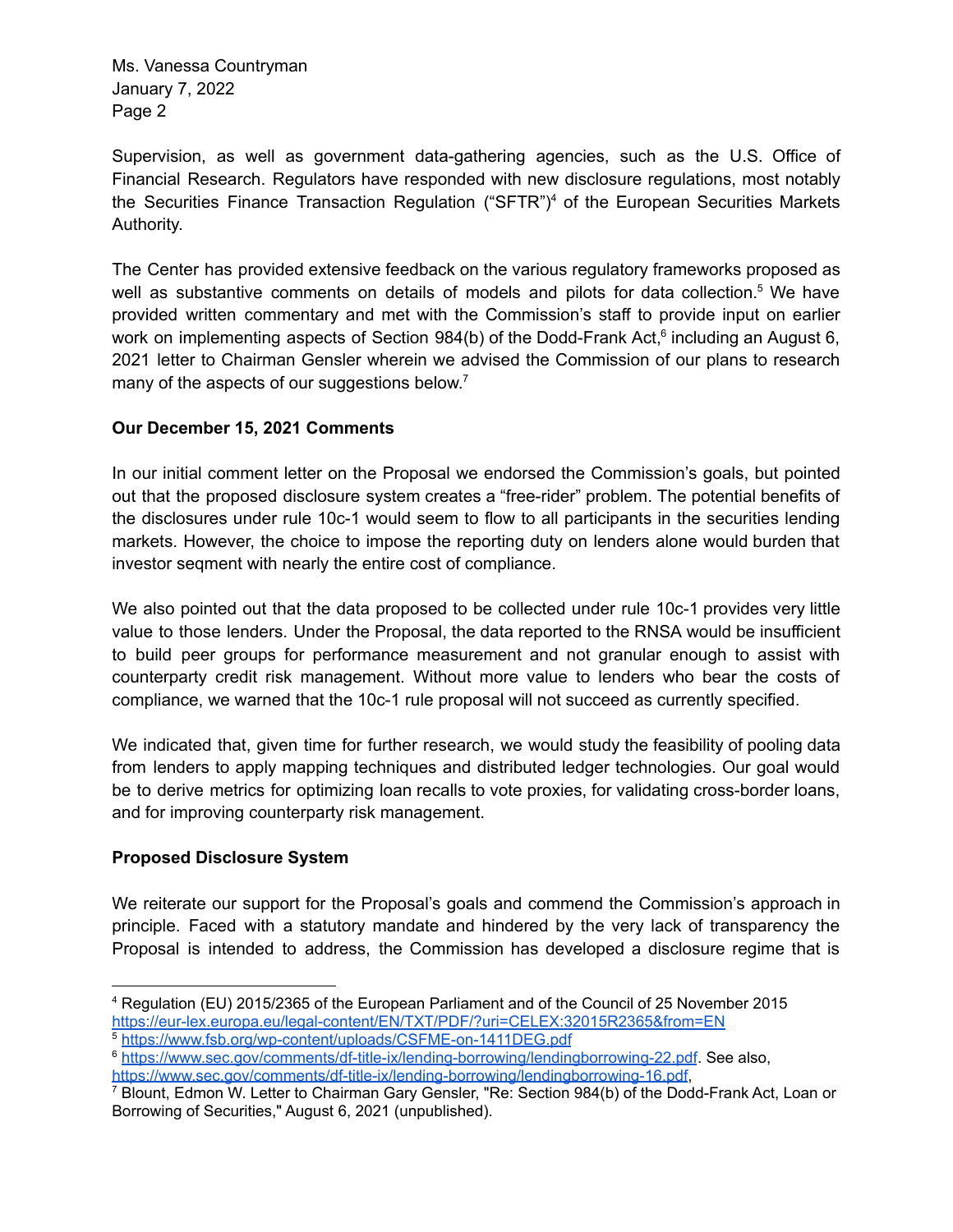superior to earlier disclosure regimes, including the SFTR. In crafting the Proposal, it is clear that the Commission has closely examined and taken into account lessons learned from the implementation of earlier disclosure regimes. It is also apparent that the Commission has thoughtfully considered the policy recommendations of global standard setters for addressing the role the lack of transparency in the securities lending markets played in the 2008 Financial Crisis.

While we support the proposed disclosure system in principle, we believe it can be improved. As stated in our earlier comment letter, proposed rule 10c-1 burdens lenders with virtually all the costs of implementation and compliance, while providing no benefit to those lenders. $8$  The rule in its current formulation constitutes a tax on lenders and a *de facto* subsidy to other non-paying investors and to borrowers, who will have unfettered access to the same loan data. As described more fully below, we propose an alternative or alteration to the reporting system under proposed rule 10c-1 that would provide regulators, investors, and brokers with the same data and in the same time frame as in the Proposal, but with greater benefit to lenders who bear almost all the cost of the regime. We also believe that the alternative we propose could be achieved at significantly less cost in implementation and ongoing application than the estimates in the Proposal.

For the most part, we believe lenders are prepared to pay certain costs associated with bringing more transparency to the securities lending markets. Lenders understand that the entire market community benefits from timely, actionable information. However, the drafters of the Proposal were forced to rely on incomplete information by their own admission, so we believe that the proposal underestimates the start-up and ongoing costs.

The Commission's estimates of \$375 million and \$140 million for intitial and ongoing costs relied exclusively on data from filings by registered investment companies.<sup>9</sup> Obviously, the proposed rule would apply broadly to all lenders, including public pension plans and sovereign wealth funds.<sup>10</sup> Therefore, excluding non-registered lenders from the calculations presents an incomplete estimate.

The Commission also uses an inappropriate set of precedents for its operational estimations. The Consolidated Audit Trail (CAT) and its predecessor the Order Audit Trail System (OATS)<sup>11</sup> are not at all similar to the proposed disclosures. The data associated with securities lending transactions is markedly different from that in the equity markets, for which CAT and OATS were designed. Unlike trades and orders, securities lending data must report on returns, recalls, and buy-ins of the original loan, as well as corporate actions, income distributions and other assets services.

<sup>&</sup>lt;sup>8</sup> CSFME, "Who Bears the Cost of the SEC's Securities Lending Dislcosure Proposal?" November 30, 2021 https://csfme.org/Full Article/who-bears-the-cost-of-the-secs-securities-lending-disclosure-proposal

<sup>&</sup>lt;sup>9</sup> Proposal at 68922

<sup>10</sup> Proposal at 69807 *et seq.*

<sup>11</sup> Proposal at 69823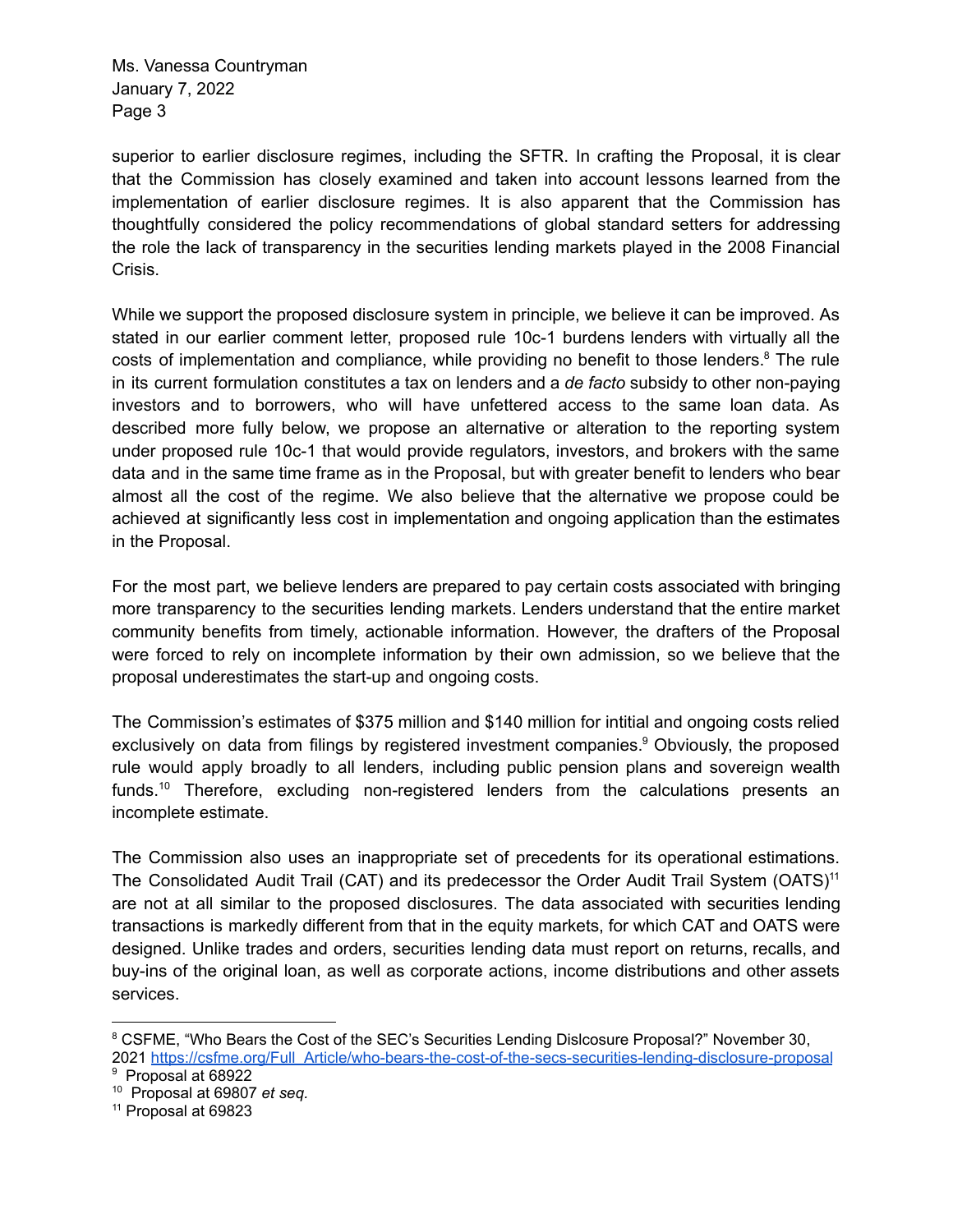We propose an alternative to the proposed disclosure framework that could ameliorate some of the technical, reconciliation, formatting, and programming costs associated with feeding data to the RNSA. Our alternative would also provide lenders who bear the ultimate cost of compliance with rule 10c-1 with a better value proposition in exchange for bearing this burden.

# **A Data Trust**

We propose the reporting system be adapted to accommodate a data trust formed by beneficial owners in the securities lending industry. A data trust is an evolving, but very real "mechanism for individuals to take the data rights that are set out in law (or the beneficial interest in those rights) and pool these into an organization – a trust – in which trustees would exercise the data rights conferred by the law on behalf of the trust's beneficiaries."<sup>12</sup> Every data trust's central organizing principal is that the trustees are instructed to use their data assets for the owners' exclusive benefit. The key features of a data trust are ownership and control.<sup>13</sup>

Though new, data trusts are not novel concepts, and have been adopted as secure data-sharing solutions by governments and groups of private companies. For example, Virginia's Commonwealth Data Trust combines the data of 2,000 operational data systems, controlling everything from library data to crime, corrections, EMS, hospital, patient, and aviation records.<sup>14</sup> Similarly, private data trusts such as that of the Mayo Clinic are designed to collect all "data from patient care, education, research, and administrative, transactional systems, [that is] organized to support information retrieval, business intelligence, and high-level decision making."<sup>15</sup>

Although a data trust for securities lenders and borrowers would be an original application of the concept, Truata, the European Mastercard data trust may provide a useful precedent.<sup>16</sup> Truata was formed to anonymize customer transaction data for analysis and compliance with the EU's strict consumer privacy regulations. Truata's beneficiaries are competitors, just like securities finance market participants, so they rely on robust usage and encryption policies that make it difficult for owners to use the data as a weapon against one another.

We believe if lenders were permitted to join together to form a data trust they could pool not just the information required by rule 10c-1, but also "know your customer," proxy voting, ESG, and other transaction data for their own benefit. The data trust could in turn provide a single

<sup>&</sup>lt;sup>12</sup> https://www.adalovelaceinstitute.org/feature/data-trusts/ A "data trust" is established when separate entities place data under the control of a board of trustees (or other governing body) with a fiduciary duty to manage and safeguard the data in the interest of the data owners.

<sup>&</sup>lt;sup>13</sup> CSFME, "New Trends in Data Ownership: How Data Trusts Can Transform Securities Finance." November 15, 2021. https://csfme.org/Full Article/new-trends-in-data-ownership

<sup>14</sup> https://www.cdo.virginia.gov/resources/commonwealth-data-trust/

<sup>15</sup> https://pubmed.ncbi.nlm.nih.gov/20190054/

<sup>16</sup> https://www.truata.com/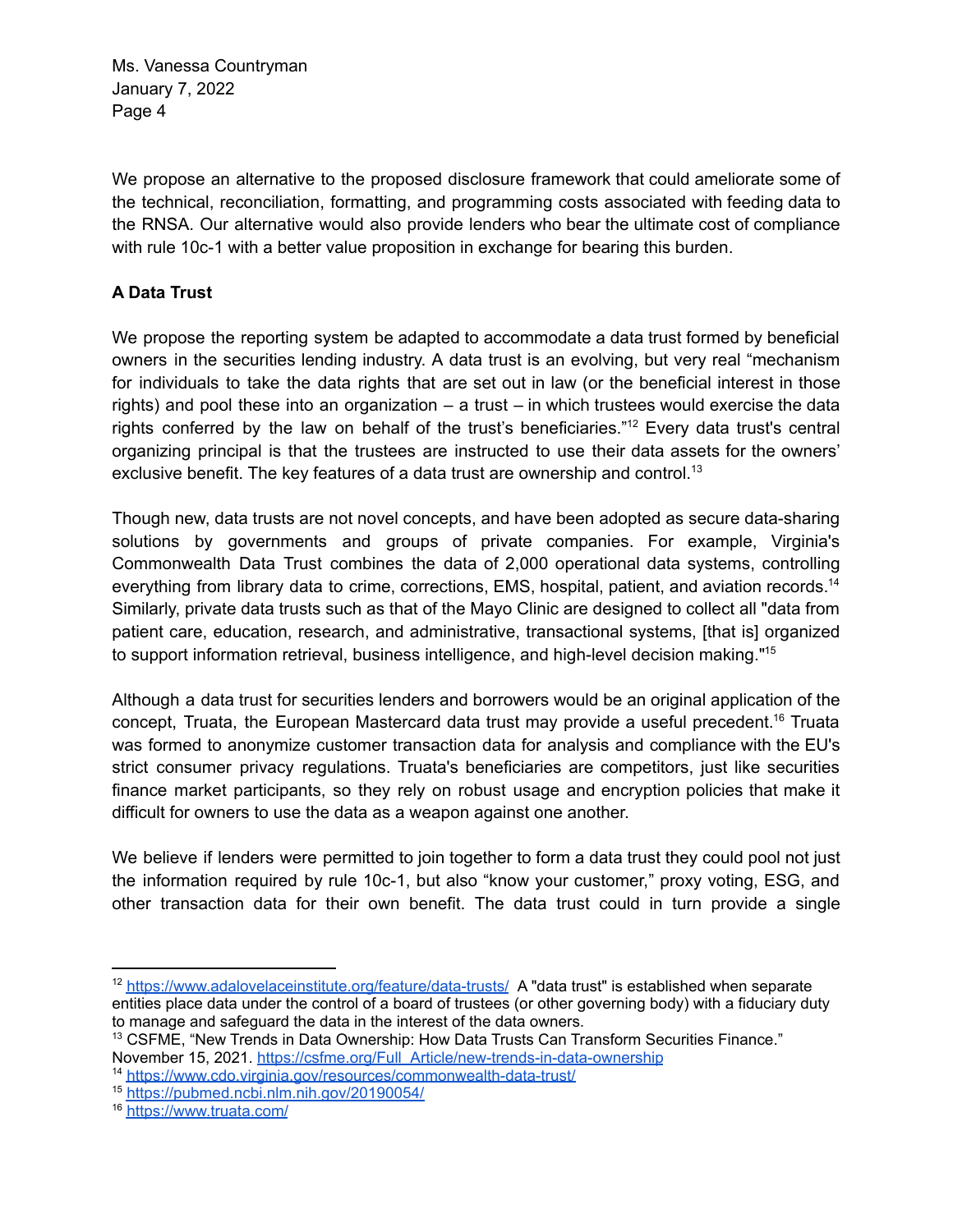transaction data feed to the RNSA in whatever format and frequency the Commission chooses for the final rule.<sup>17</sup>



## **Compliance Cost Reductions**

The data trust model we propose introduces a number of efficiencies that would reduce both the cost of implementation as well as the ongoing costs of compliance with rule 12b-1 across the entire industry:<sup>18</sup>

● Reconciliation, error correction, formatting would be carried out more efficiently at the data trust level;<sup>19</sup>

<sup>&</sup>lt;sup>17</sup> See Proposal, Question 54.

<sup>&</sup>lt;sup>18</sup> Should the Commission decide to extend the comment period for the Propoal, CSFME or its sister consulting organization intends to model and quantify the magnitude of these potential savings over the estimates in the Proposal.

<sup>&</sup>lt;sup>19</sup> To achieve the most efficiency from reconciliation and error correction, the data trust would need to be authorized to create UTIs for its members rather than the RNSA.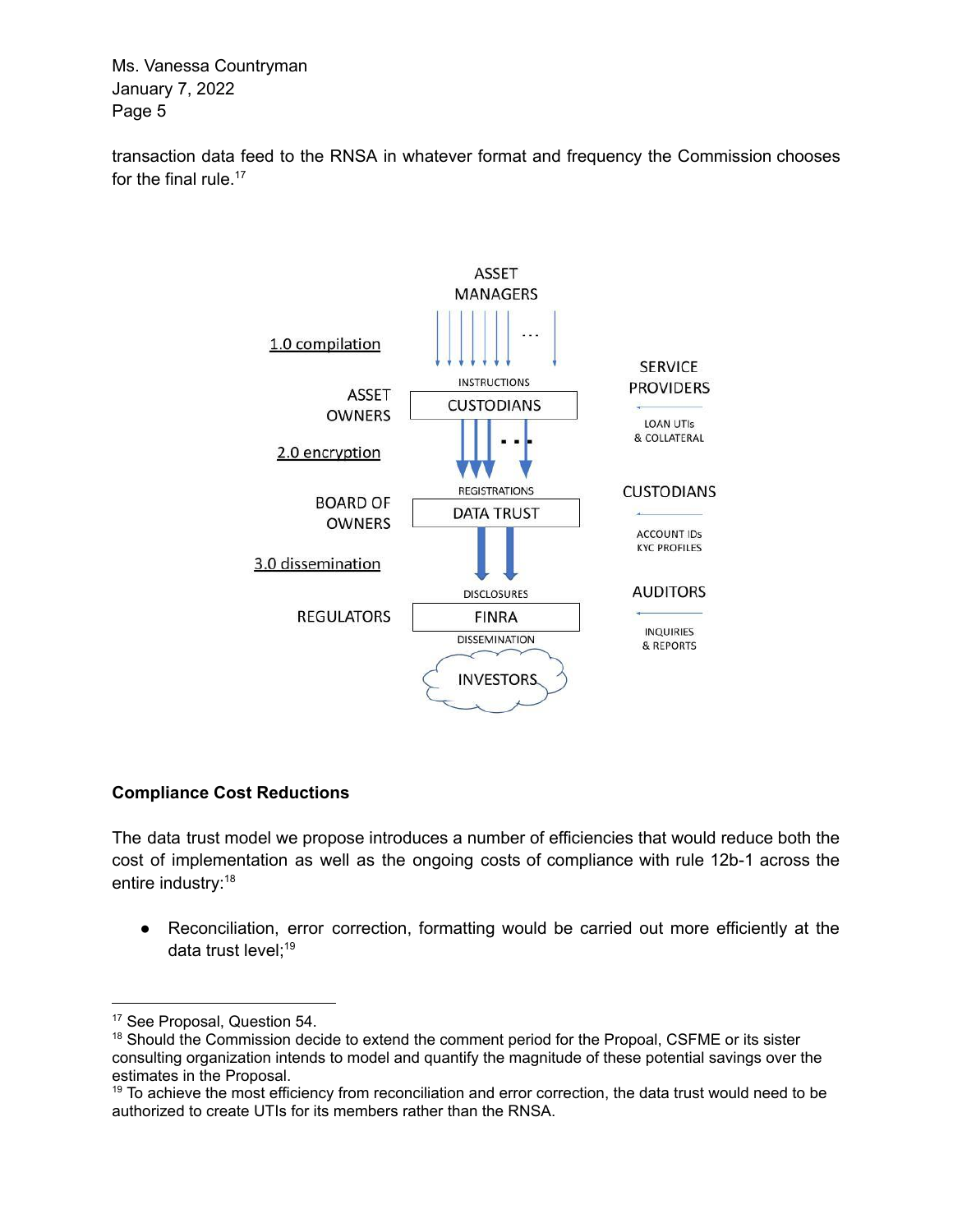- Non-members of FINRA (the RNSA) would not be required to contract with a member to report their lending transactions;<sup>20</sup>
- A single transaction feed to the RNSA of reconciled and formatted data rather than hundreds of transaction feeds from lenders, lending agents, and reporting agents would reduce the compliance costs to the RNSA and any resulting fees charged by the RNSA to recapture those costs; $21$
- Lenders could divert their existing transaction data feeds to the data trust for reconciliation and formatting, reducing or eliminating the need to perform these functions in-house.

#### **Benefits of Industry-wide Pooled Data**

#### To Regulators

The difficulty the Commission faced in obtaining industry-wide securities lending data for the Proposal itself makes the case for a data trust. However, even the elements proposed to be collected by rule 10c-1 are simply insufficient for effective regulatory market surveillance. The kind of market transparency contemplated by the Proposal, while potentially helpful to investors, would not have revealed to regulators the perilous risk-concentration in the Archagos situation.<sup>22</sup> The benefit of a data trust to regulators is that it could provide comprehensive industry-wide qualitative and quantitative data, not merely the elements required by rule 10c-1. Access to the breadth of structured securities lending transaction and other data housed in the data trust would allow regulators to employ next-generation market surveillance methods, potentially identifying and heading off the next Archegos, stopping the next market shock, and containing any contagion to other sectors.<sup>23</sup>

 $20$  The data trust would itself have operating costs borne by its members; however we believe the other benefits will more that defray or offset the costs of forming and operating the trust. Again, provided additional time for comment, we intend to model and quantify the costs of running the data trust against its benefits.

<sup>&</sup>lt;sup>21</sup> Rule 10c-1 Proposing Release, p. 69820; see also p. 69821.

*<sup>&</sup>quot;To fund the reporting and dissemination of data provided pursuant to this Rule, the Commission is proposing paragraph 10c-1(h), which would reflect that the RNSA has authority under Exchange Act Section 15A(b)(5) to establish and collect reasonable fees from each person who provides any data in proposed paragraphs (b) through (e) of proposed Rule 10c-1 directly to the RNSA."*

<sup>&</sup>lt;sup>23</sup> Modern encryption protects data trust participants, while still permitting extensive regulatory access.  $22$  Smialek, Jeanna, "Meme Stocks and Archegos: Fed Calls Out Financial Weak Spots," New York Times, October 18, 2021.https://www.nytimes.com/2021/05/06/business/economy/financial-stability-report.html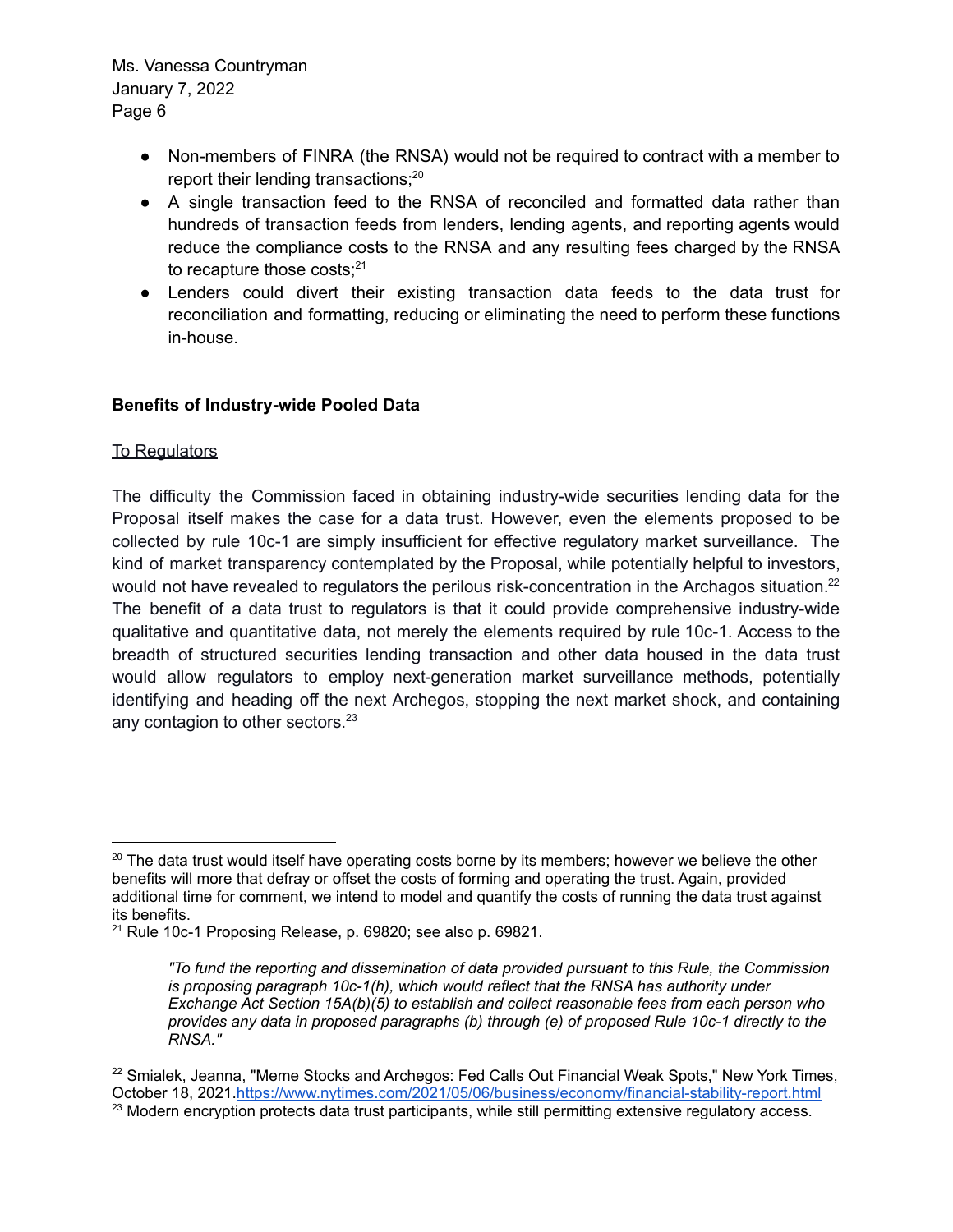#### To Lenders

A voluntary industry-wide securities lending data trust would provide a scalable alternative to today's *ad hoc* and incomplete data sharing. Under common ownership, and employing common rules for encryption, data security, privacy, anonymization, and confidentiality, securities lending market participants can realize the full value of their transaction-level data by combining it.

As the Proposal points out, $24$  lenders currently provide securities lending transaction data to several data service providers in exchange for analytics and performance metrics. The "give to get" model employed by data service providers has outlived its usefulness. An industry-wide securities lending data trust would free data owners from the cycle of providing data to aggregator firms, who then process it and sell it back to securities lending market participants. The data service providers would still be able to provide valuable analysis, benchmarking, and other services. But with the data owners keeping control of their data in a data trust, the aggregators just would no longer have the securities lending data market to themselves. By contributing to a data trust, the lenders and borrowers who generate valuable transaction data would continue to assert full ownership of the data they generate, and they could also realize even more value by using it to prove compliance with market practices and regulations.

Pooling transaction-level in a data trust would allow lenders themselves to construct databases or registries useful for compliance and risk management:

- Counterparty risk management/metrics $25$
- ESG compliance metrics;
- Proxy metrics;
- Cross-border compliance.

Only a single industry-wide collection of securities lending transaction data, like the data trust we propose, will make these uses possible. To construct these registries, full mapping is needed to determine the purpose of each borrow. As the SEC's counterparts in the EU have come to realize, securities finance transaction data without end-to-end mapping can leave regulators blind to abusive trading and unable to police securities lending designed to evade cross-border surveillance.

The securities finance databases of leading data providers such as FIS Astec, Datalend, and IHS Markit, designed more than 20 years ago for performance benchmarking, are inadequate when queried for the purpose of the loans themselves. None of the existing databases were intended or designed to map loans edge-to-edge, that is, from the principal lender to the

<sup>24</sup> Proposal at VI.B.5.

<sup>&</sup>lt;sup>25</sup> The safer marketplace afforded by data trust (in terms of counterparty risk management) can be factored into indemnity purchased by lenders from their agents, further reducing lending costs.